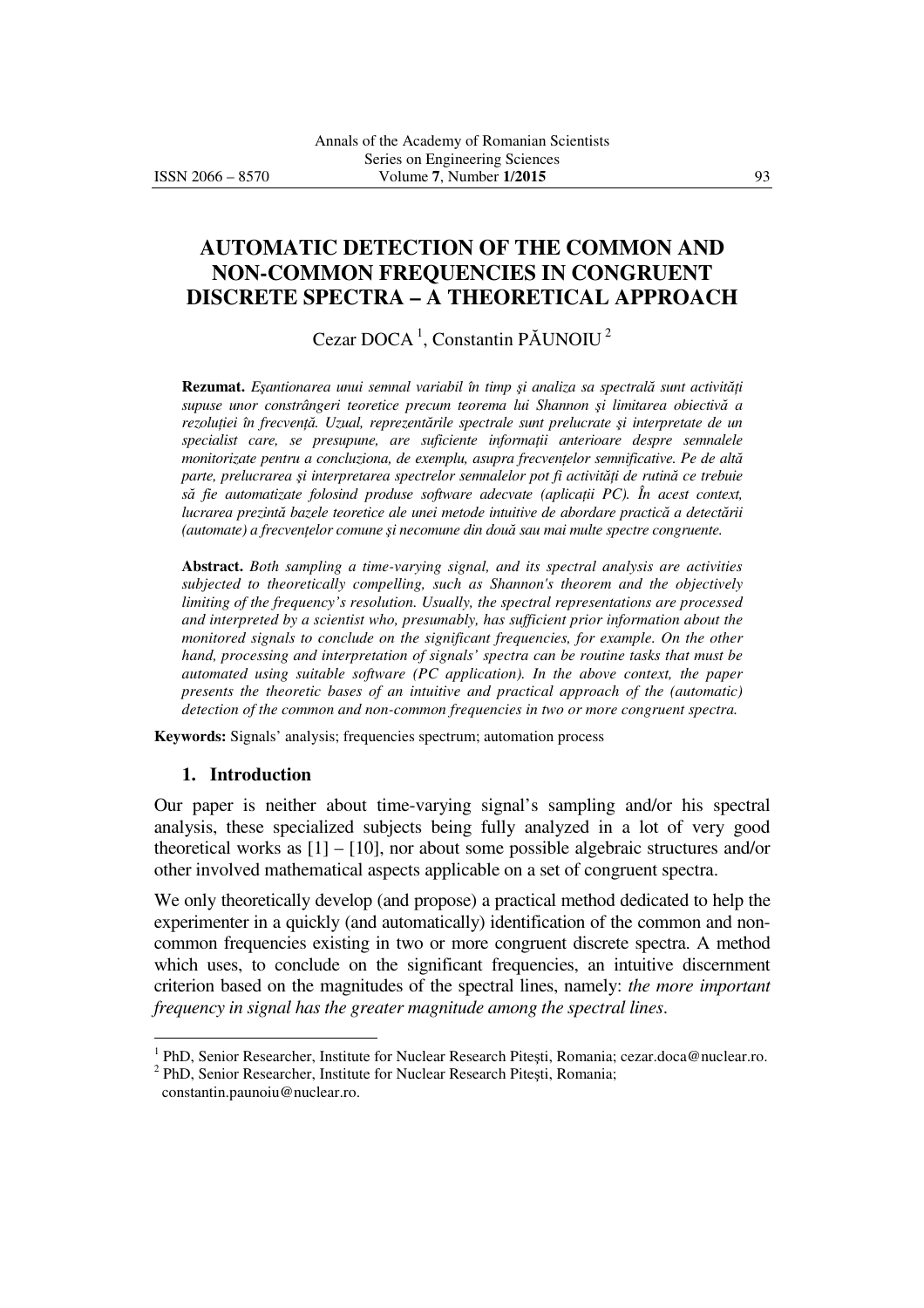#### **1. Four definitions**

If  $s(t)$  is a time-varying signal, then:

- **D1.***We imagine the signal's (frequencies) discrete spectrum as a collection (a set)*  $S(\Delta v) = \{ (v_i, A(v_i)) | i = 0, 1, \dots, N \}$  of  $N+1$  doublets  $(v, A(v))$ , where *A*(ν) *is the magnitude of the spectral line having as abscissa the frequency* ν; *particularly, the discrete spectrum of a time-constant signal*   $s_{ct}(t) = const.$  *is*  $S_{ct}(\Delta v) = \{(0, A_{ct}(0))\};$
- **D2.***The value*  $\Delta v = v_i v_{i-1} = const.$  *is the discrete spectrum's <i>resolution*, *and*  $v_i = i \cdot \Delta v$ ;
- **D3.** We name two discrete spectra  $S_1(\Delta v_1)$  and  $S_2(\Delta v_2)$  having the same *resolution, i.e.*  $\Delta v_1 = \Delta v_2 = \Delta v$ , *as congruent*;
- **D4.***For two congruent discrete spectra*  $S_1(\Delta v)$  *and*  $S_2(\Delta v)$  *we name the spectral lines having the same abscissa, i.e.*  $(v_k, A_i(v_k)) \in S_i(\Delta v)$  *and*  $(v_k, A_2(v_k)) \in S_2(\Delta v)$ , as *correspondent*.

Starting from the above unconventional definition of the discrete spectrum *S*(∆ν) we observe that, if all  $A(v_i) \neq 0$ , condition usually accomplished in practical measurements, then:

- **O1.** *Noting*  $A^{-1}(v_i) = 1/A(v_i)$ , the set  $S^{-1}(\Delta v) = \{ (v_i, A^{-1}(v_i)) | i = 0,1,...,N \}$  is a *discrete spectrum congruent with S*(∆ν) *and, in accordance with the intuitive discernment criterion based on the magnitudes of the spectral lines, the frequencies significant in*  $S(\Delta v)$  are insignificant in  $S^{-1}(\Delta v)$ *and vice versa; symbolically we write*  $S^{-1}(\Delta v) = 1/S(\Delta v)$ .
- **O2.** *If*  $S_1(\Delta v)$ ,  $S_2(\Delta v)$ , ...,  $S_M(\Delta v)$  are congruent discrete spectra then,  $noting \quad A_{\alpha\beta\cdots\zeta}}(\mathbf{v}_i) = A_{\alpha}(\mathbf{v}_i) \cdot A_{\beta}(\mathbf{v}_i) \cdot \ldots \cdot A_{\zeta}(\mathbf{v}_i), \quad \alpha, \beta, \ldots, \zeta \in \{1, 2, \ldots, M\}, \quad all \quad the$  $possible$  collections  $S_{\alpha\beta\cdots\zeta}(\Delta v) = \{ (v_i, A_{\alpha\beta\cdots\zeta}(v_i) | i = 0,1,\ldots,N \}$  are also discrete spectra congruent with  $S_\alpha(\Delta v)$ ,  $S_\beta(\Delta v)$ , ...,  $S_\zeta(\Delta v)$ ; *symbolically we write*  $S_{\alpha\beta\cdots\zeta}(\Delta v) = S_{\alpha}(\Delta v) \cdot S_{\beta}(\Delta v) \cdot \cdots \cdot S_{\zeta}(\Delta v)$ .

#### **2. Two propositions**

Let  $s_1(t)$  and  $s_2(t)$  be two time-varying signals; if  $S_1(\Delta v)$  and  $S_2(\Delta v)$  are their congruent discrete spectra, then the next two propositions are true: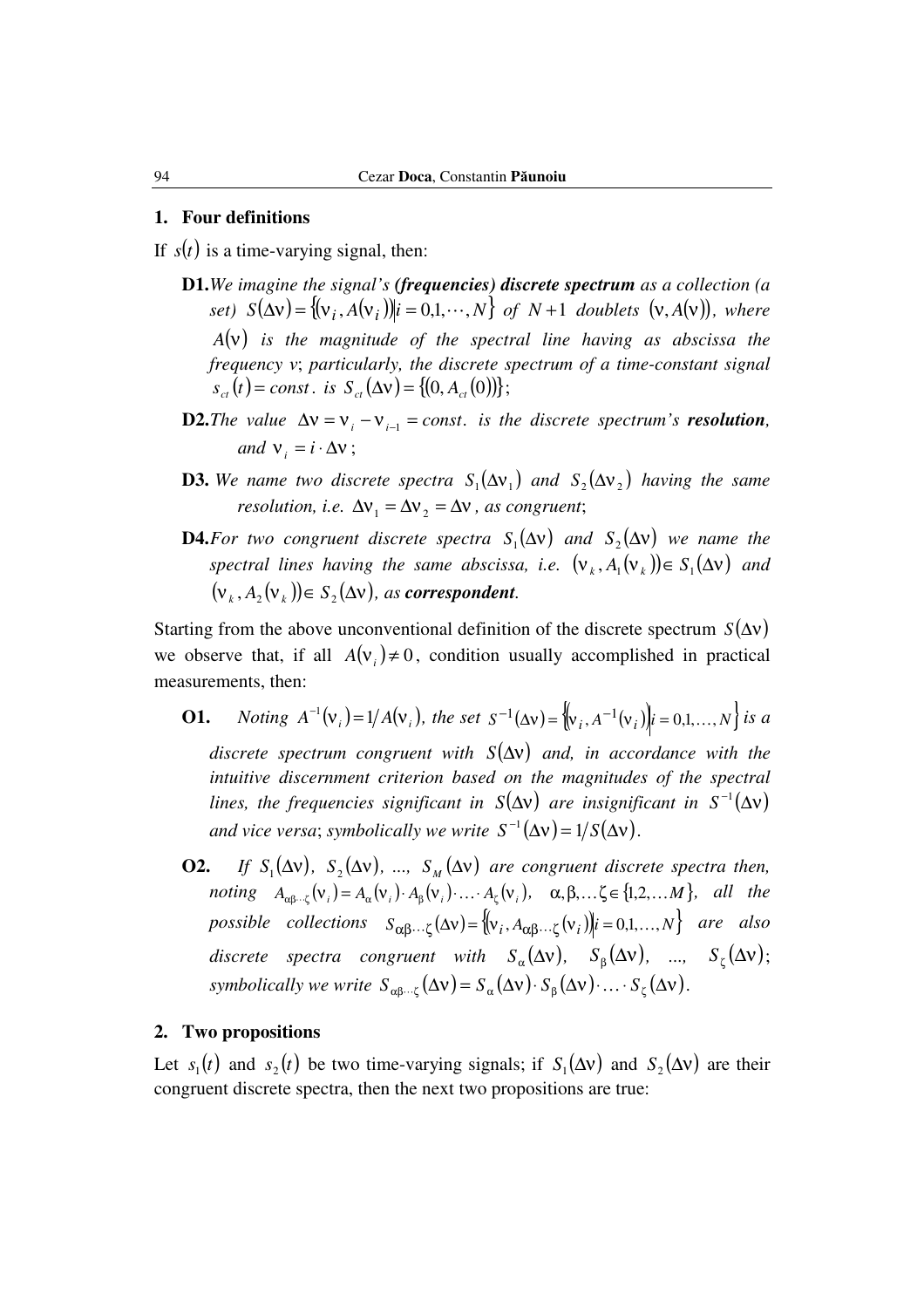**P1.** The discrete spectrum  $S_p(\Delta v) = S_1(\Delta v) \cdot S_2(\Delta v)$  contains as *emphasized the common frequencies correspondent lines, significantly existing in both*  $S_1(\Delta v)$  *and*  $S_2(\Delta v)$  *spectra*; *certainly,*  $S_p(\Delta v)$  *is congruent with*  $S_1(\Delta v)$  *and*  $S_2(\Delta v)$ .

Demonstration: accepting the spectral line  $(v_k, A_p(v_k)) \in S_p(\Delta v)$  as a particular case of the general situation presented in **O2**, it is clear that the product value  $A_p(\mathbf{v}_k) = A_1(\mathbf{v}_k) \cdot A_2(\mathbf{v}_k)$  amplifies, most of all, when both values  $A_1(\mathbf{v}_k)$  and  $A_2(\mathsf{v}_k)$  increase, i.e. when the frequency  $\mathsf{v}_k$  is significant in both spectra.

**P2.** The discrete spectrum  $S_r(\Delta v) = S_1(\Delta v) \cdot S_2^{-1}(\Delta v)$  contains as *emphasized the non-common frequencies correspondent lines, existing significantly in*  $S_1(\Delta v)$  *spectrum, and insignificantly in*  $S_2(\Delta v)$  *spectrum*; *certainly,*  $S_r(\Delta v)$  *is congruent with*  $S_1(\Delta v)$  *and*  $S_2(\Delta v)$ *.* 

Demonstration: accepting the spectral line  $(v_k, A_r(v_k)) \in S_r(\Delta v)$  as a generalization of the particular case presented in **O1**, it is clear that the ratio value  $(A_r(\mathbf{v}_k) = A_1(\mathbf{v}_k)/A_2(\mathbf{v}_k)$  amplifies, most of all, when the numerator value  $A_1(\mathbf{v}_k)$ increases, i.e. the frequency  $v_k$  is significant in  $S_1(\Delta v)$  spectrum, and when the denominator value  $A_2(v_k)$  decreases, i.e. the frequency  $v_k$  is insignificant in  $S_2(\Delta v)$  spectrum.

### **3. Generalization for more spectra**

Using the propositions  $P1 - P2$ , and the observations  $O1 - O2$ , it is easy to demonstrate that:

**P3.** *The discrete spectrum*  $S_{\alpha\beta\cdots\zeta}(\Delta v) = S_{\alpha}(\Delta v) \cdot S_{\beta}(\Delta v) \cdot \cdots \cdot S_{\zeta}(\Delta v)$  *contains as emphasized the common frequencies correspondent lines, significantly existing in all*  $S_\alpha(\Delta v)$ ,  $S_\beta(\Delta v)$ ,...  $S_\zeta(\Delta v)$  congruent discrete spectra.

Demonstration: according to proposition **P1**, the discrete spectrum  $S_{\alpha\beta}(\Delta v) = S_{\alpha}(\Delta v) \cdot S_{\beta}(\Delta v)$  contains as emphasized the common frequencies correspondent lines for  $S_\alpha(\Delta v)$  and  $S_\beta(\Delta v)$ ; now, the discrete spectrum  $S_{\alpha\beta\gamma}(\Delta v) = S_{\alpha\beta}(\Delta v) \cdot S_{\gamma}(\Delta v)$  contains as emphasized the common frequencies correspondent lines for  $S_{\alpha\beta}(\Delta v)$  and  $S_{\gamma}(\Delta v)$ , i.e. for  $S_{\alpha}(\Delta v)$ ,  $S_{\beta}(\Delta v)$  and  $S_{\gamma}(\Delta v)$ ; and so forth; finally, the discrete spectrum  $S_{\alpha\beta...\zeta}(\Delta v)$  =  $S_{\alpha\beta}$ ...( $\Delta v$ )  $S_{\zeta}(\Delta v)$  contains as emphasized the common frequencies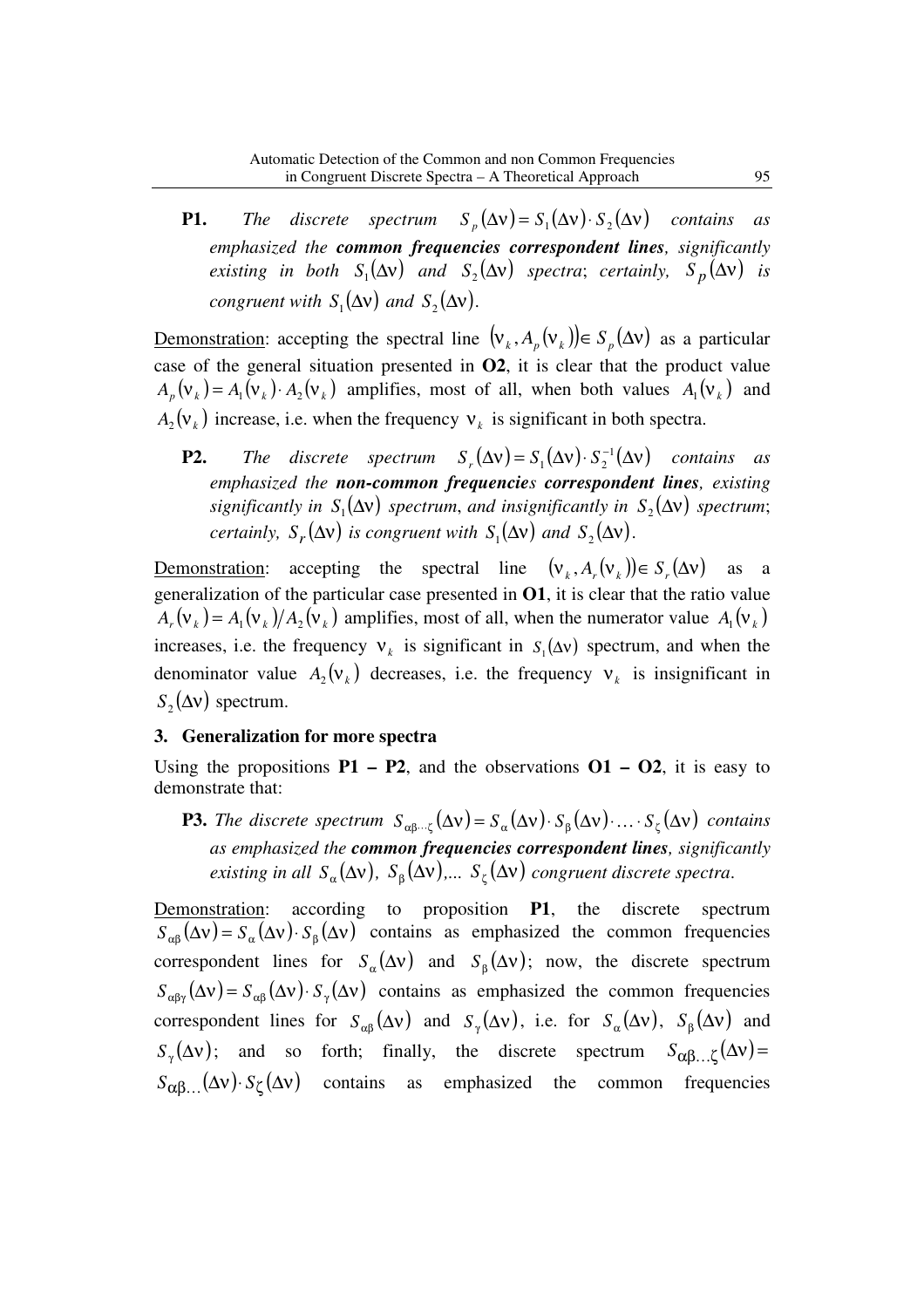correspondent lines for  $S_{\alpha\beta\dots}(\Delta v)$  and  $S_{\zeta}(\Delta v)$ , i.e. the common frequencies correspondent lines for  $S_{\alpha}(\Delta v)$ ,  $S_{\beta}(\Delta v)$ , ...  $S_{\zeta}(\Delta v)$ .

**P4.** *If*  $S_{\alpha\beta} \dots \zeta(\Delta v) = S_{\alpha}(\Delta v) \cdot S_{\beta}(\Delta v) \cdot \dots \cdot S_{\zeta}(\Delta v)$  and  $S_{ab} \dots \zeta(\Delta v) = S_a(\Delta v) \cdot S_{\beta}(\Delta v)$ .  $S_h(\Delta v) \cdot \ldots \cdot S_{\tau}(\Delta v)$  are congruent discrete spectra, then the discrete  $spectrum S_{\alpha\beta\cdots\zeta ab\cdots\zeta}(\Delta v) = S_{\alpha\beta\cdots\zeta}(\Delta v) \cdot S_{ab\cdots\zeta}^{-1}(\Delta v)$  $\alpha\beta\cdots\zeta ab\cdots z$  ( $\rightarrow$ ν)  $-\beta\alpha\beta\cdots\zeta$  $S_{\alpha\beta\cdots\zeta ab\cdots z}(\Delta v) = S_{\alpha\beta\cdots\zeta}(\Delta v) \cdot S_{ab\cdots z}^{-1}(\Delta v)$  contains as emphasized *the non-common frequencies correspondent lines, existing significantly in*  $S_{\alpha}(\Delta v)$ ,  $S_{\beta}(\Delta v)$ ,...  $S_{\zeta}(\Delta v)$  congruent discrete spectra, and *insignificantly in*  $S_a(\Delta v)$ ,  $S_b(\Delta v)$ ,...  $S_z(\Delta v)$  *congruent discrete spectra.* 

Demonstration: according to proposition **P2**, the discrete spectrum  $S_{\alpha\beta\cdots\zeta ab\cdots\zeta}(\Delta v)$ contains as emphasized the common frequencies correspondent lines for  $S_{\alpha\beta\cdots\zeta}(\Delta v)$  and  $S_{ab\cdots z}^{-1}(\Delta v)$ ; but, according to observation **O1**, the significant frequencies in  $S_{ab\cdots z}^{-1}(\Delta v)$  are not significant in  $S_{ab\cdots z}(\Delta v)$ ; i.e. each emphasized frequency of  $S_{\alpha\beta\cdots\zeta ab\cdots\zeta}(\Delta v)$  is a non-common frequency for  $S_{\alpha\beta\cdots\zeta}(\Delta v)$  and  $S_{ab\cdots z}(\Delta v)$ , significant in  $S_{\alpha\beta\cdots \zeta}(\Delta v)$ , and insignificant in  $S_{ab\cdots z}(\Delta v)$ ; namely, all emphasized frequencies in  $S_{\alpha\beta\cdots\zeta ab\cdots z}(\Delta v)$  are significant in all  $S_{\alpha}(\Delta v)$ ,  $S_{\beta}(\Delta v)$ ,...  $S_{\zeta}(\Delta v)$  congruent discrete spectra, and insignificant in all  $S_a(\Delta v)$ ,  $S_b(\Delta v)$ ,...  $S_z(\Delta v)$  congruent discrete spectra.

### **4. Some demonstrative examples**

Let  $s_1(t)$  and  $s_2(t)$  be two time-varying signals, with  $S_1(\Delta v)$  and  $S_2(\Delta v)$  their discrete spectra as in Figures  $1 - 2$ , numerically simulated in Microsoft Office Excel with: *sampling time*  $t_s = 2.55s$ , *sampling frequency*  $V_s = 100 Hz$ , *number of samples*  $N_s = 256$ , *number of drawn spectral lines*  $N_l = 128$ , and *spectral resolution*  $\Delta v = 0.392157Hz$ :

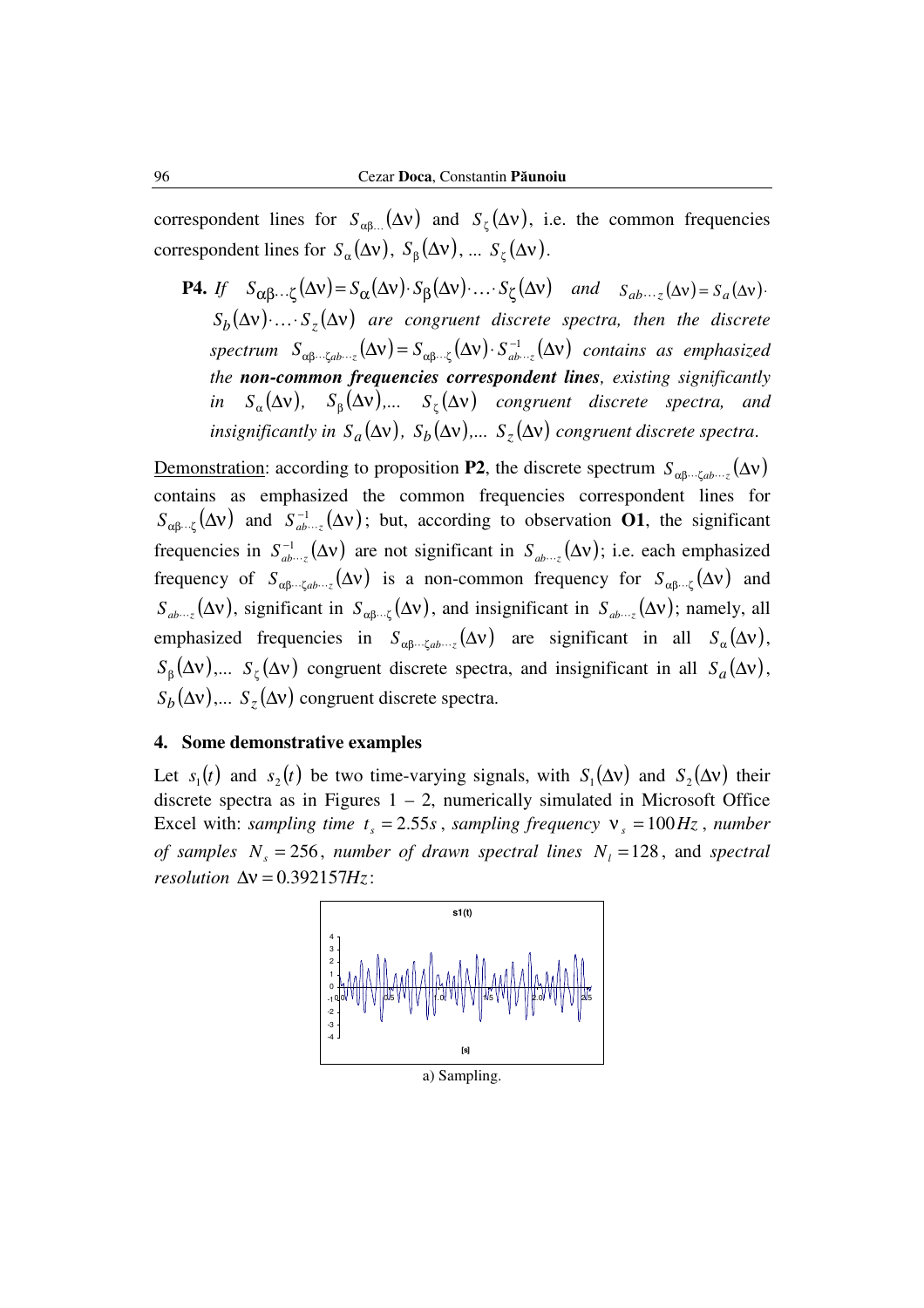

**Fig. 1.** Signal  $s_1(t) = \sin(2\pi \cdot 11 \cdot t) + \cos(2\pi \cdot 13 \cdot t) - \sin(2\pi \cdot 17 \cdot t)$ .



**Fig. 2.** Signal  $s_2(t) = \sin(2\pi \cdot 7 \cdot t) + \cos(2\pi \cdot 13 \cdot t) - \sin(2\pi \cdot 23 \cdot t)$ .

Applying the proposition **P1** we obtain *the common frequencies*:





The products  $A_1(\mathbf{v}_k) \cdot A_2(\mathbf{v}_k)$ ;  $k = 0, \ldots,127$ .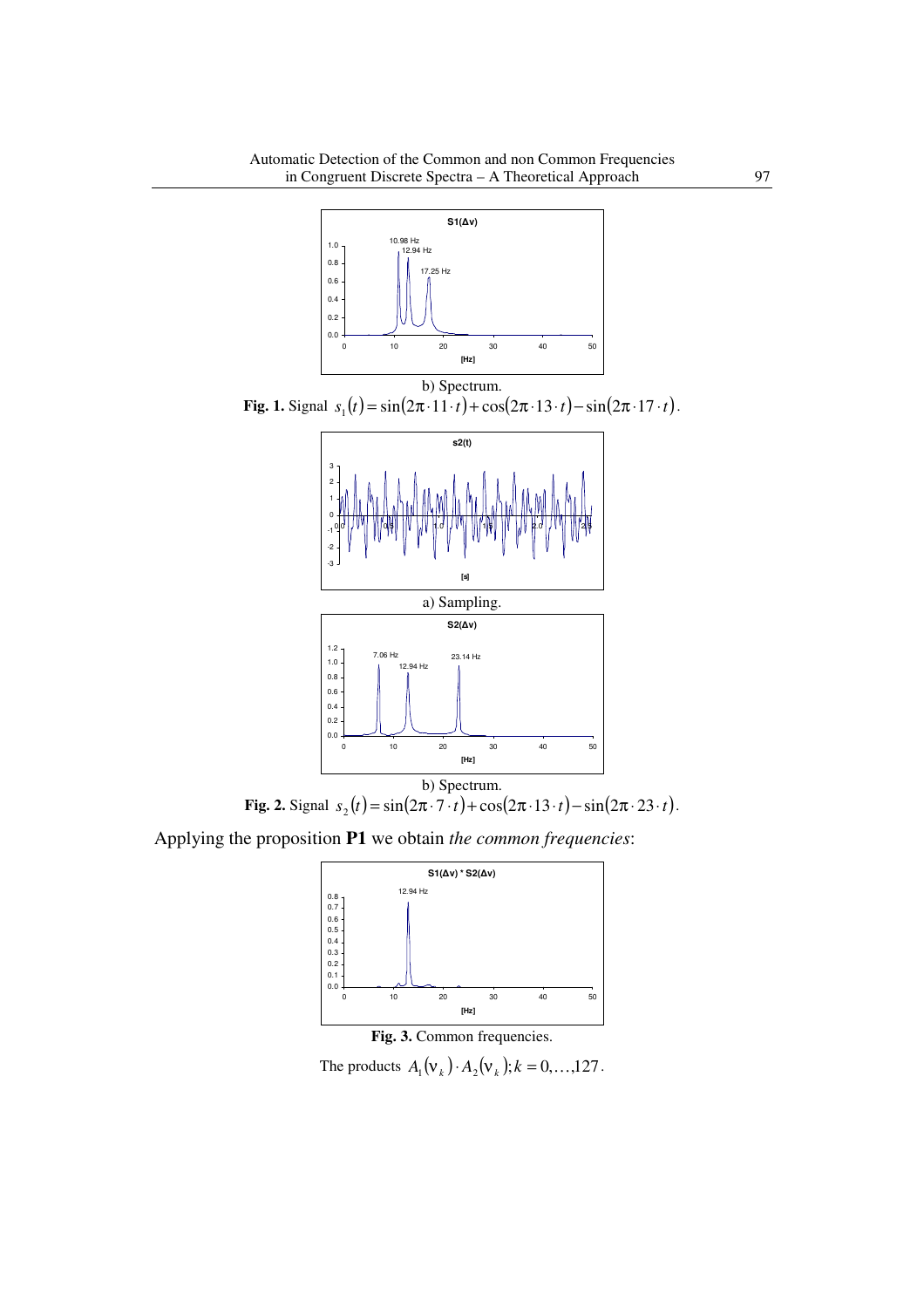Applying the proposition **P2** we obtain *the non-common frequencies*:



**a**) The ratios  $A_1(\mathbf{v}_k)/A_2(\mathbf{v}_k)$ ;  $k = 0, ...,127$ .



**b**) The ratios  $A_2(\mathbf{v}_k)/A_1(\mathbf{v}_k)$ ;  $k = 0, ...,127$ .

**Fig. 4.** Non-common frequencies.

Let  $s_3(t)$ ,  $s_4(t)$  and  $s_5(t)$  be another three time-varying signals, with  $S_3(\Delta v)$ ,  $S_4(\Delta v)$  and  $S_5(\Delta v)$  their discrete spectra as in Figures 5–7 (also numerical simulations in Microsoft Office Excel with: *sampling*:  $t_s = 2.55s$ ;  $v_s = 100Hz$ ;  $N_s = 256$ , and *spectrum*:  $N_l = 128$ ,  $\Delta v = 0.392157Hz$ ):



**a**) Sampling.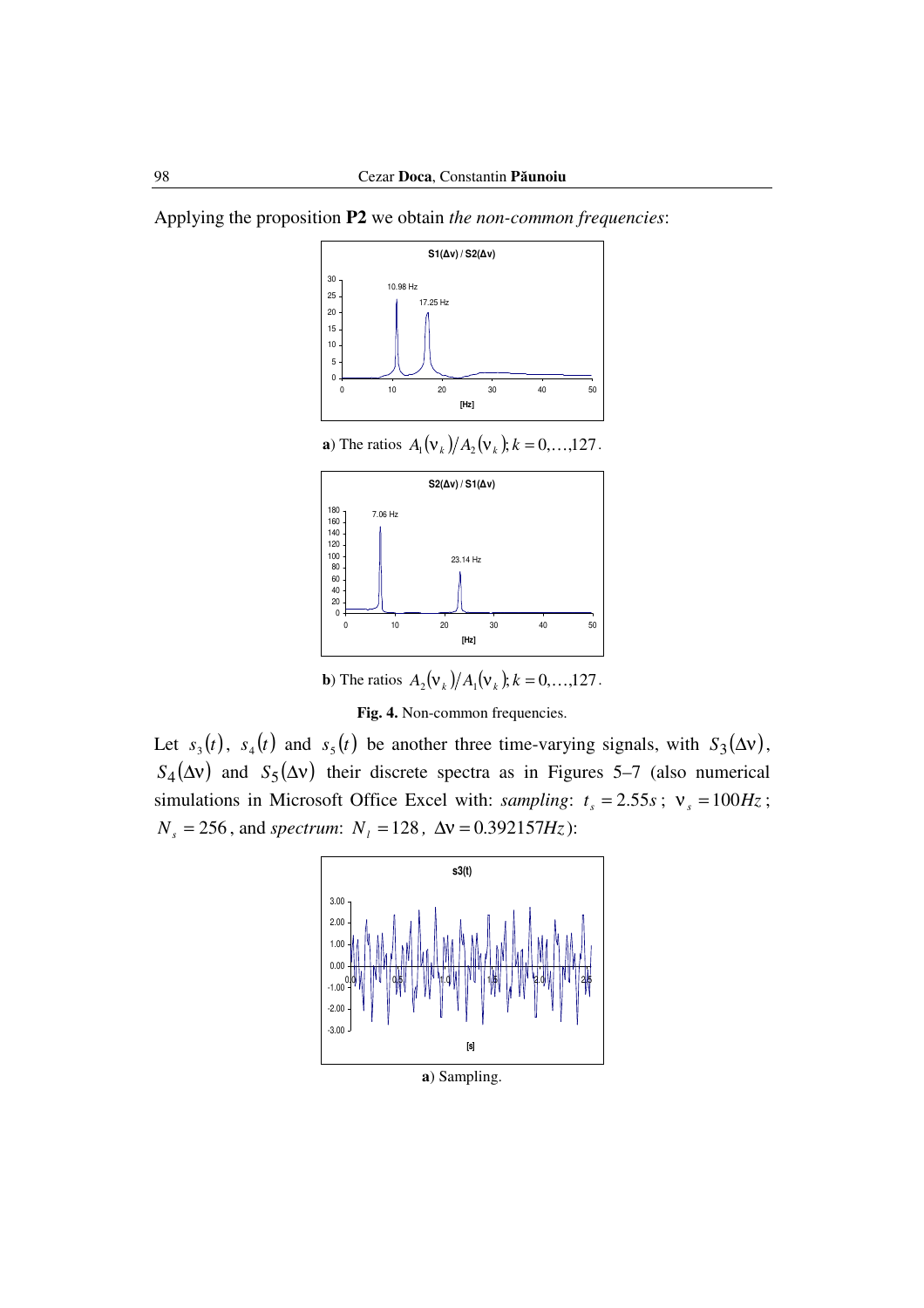

**Fig. 5.** Signal  $s_3(t) = \sin(2\pi \cdot 7 \cdot t) + \cos(2\pi \cdot 11 \cdot t) - \sin(2\pi \cdot 23 \cdot t)$ .



**b**) Spectrum. **Fig. 6.** Signal  $s_4(t) = \sin(2\pi \cdot 7 \cdot t) + \cos(2\pi \cdot 17 \cdot t) - \sin(2\pi \cdot 23 \cdot t)$ .



**a**) Sampling.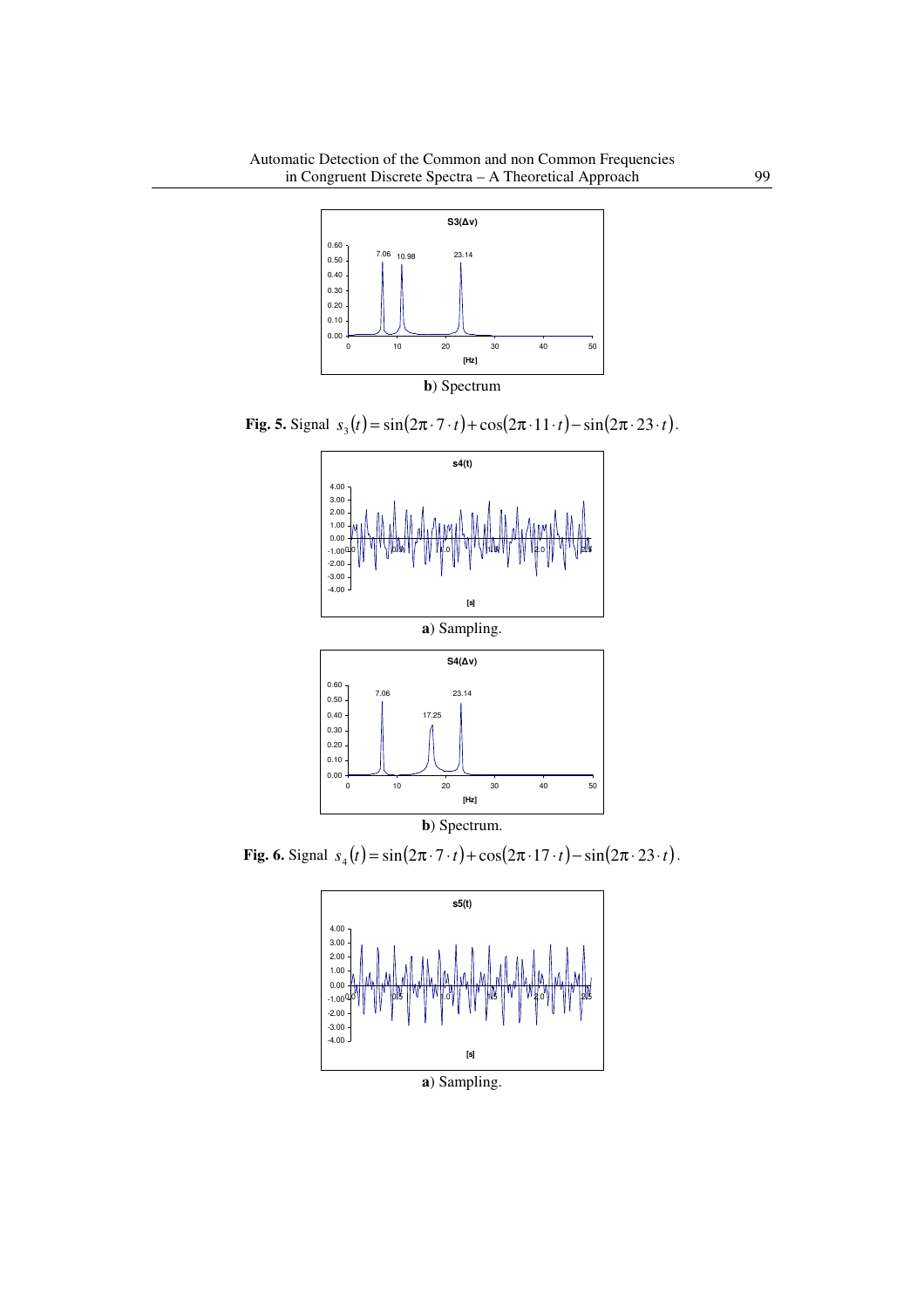

**b**) Spectrum.

**Fig. 7.** Signal  $s_5(t) = \sin(2\pi \cdot 10 \cdot t) + \cos(2\pi \cdot 17 \cdot t) - \sin(2\pi \cdot 23 \cdot t)$ : Now it is easy to verify the imagined situations from the next figures:



**a**) Emphasized in  $S_{123}(\Delta v) = S_1(\Delta v) \cdot S_2(\Delta v) \cdot S_3(\Delta v)$ .



**b**) Emphasized in  $S_{45}(\Delta v) = S_4(\Delta v) \cdot S_5(\Delta v)$ .

|            |    | $S1(\Delta v)^*S2(\Delta v)^*S3(\Delta v)^*S4(\Delta v)^*S5(\Delta v)$ |    |    |    |
|------------|----|------------------------------------------------------------------------|----|----|----|
| $0.0016 -$ |    | 23.14                                                                  |    |    |    |
| 0.0014     |    |                                                                        |    |    |    |
| 0.0012     |    |                                                                        |    |    |    |
| 0.001      |    |                                                                        |    |    |    |
| 0.0008     |    |                                                                        |    |    |    |
| $0.0006 -$ |    |                                                                        |    |    |    |
| 0.0004     |    |                                                                        |    |    |    |
| 0.0002     |    |                                                                        |    |    |    |
| o          |    |                                                                        |    |    |    |
| n          | 10 | 20                                                                     | 30 | 40 | 50 |

**c**) Emphasized in  $S_{12345}(\Delta v) = S_1(\Delta v) \cdot S_2(\Delta v) \cdot S_3(\Delta v) \cdot S_4(\Delta v) \cdot S_5(\Delta v)$ 

**Fig. 8.** The common frequencies.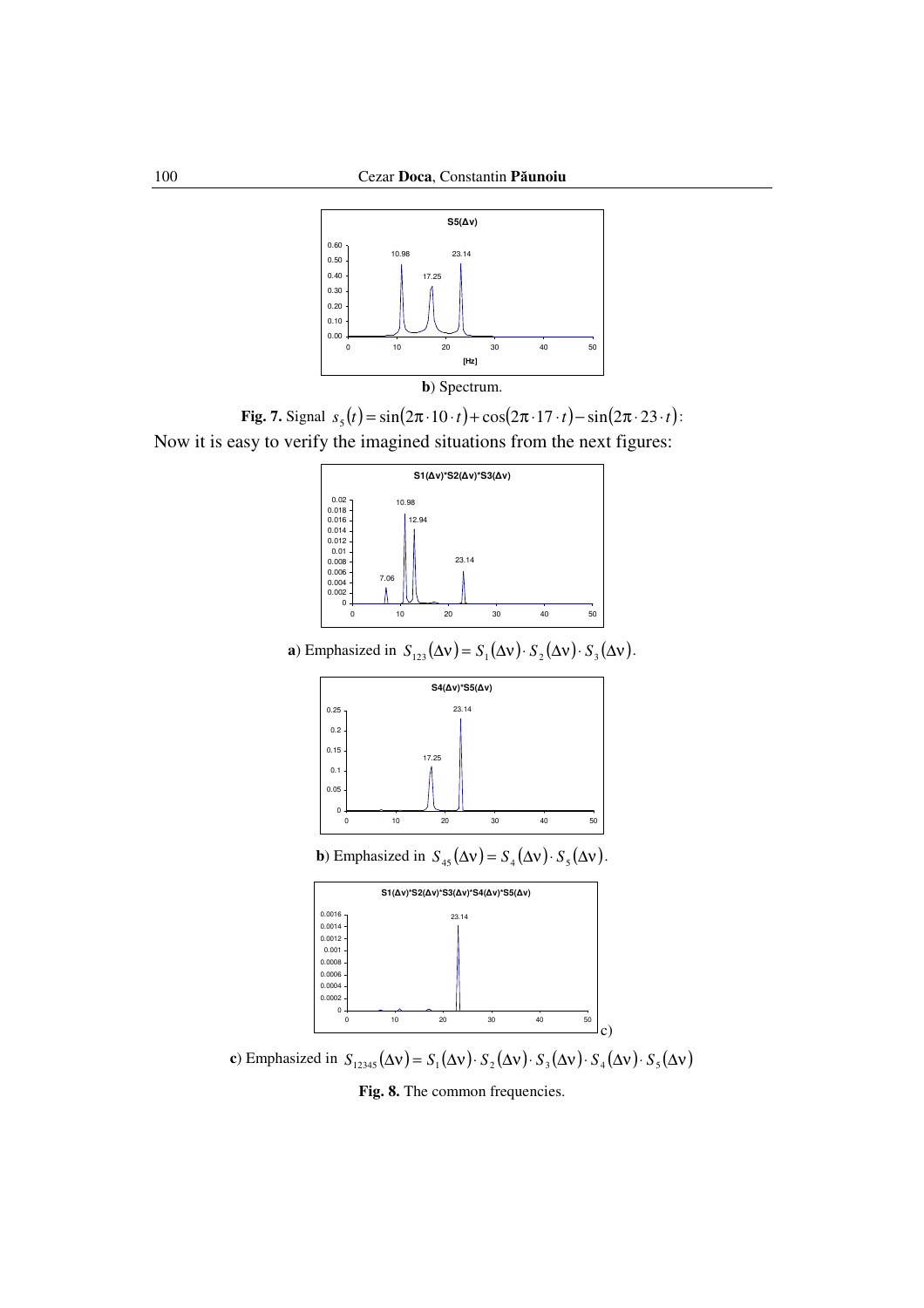

Fig. 9. The non-common frequencies.

The right-side "hill" from the Figure 9.b is the effect of the division between very small numbers such as  $10^{-6}/10^{-9}$ , i.e. between spectral lines' amplitudes smaller than  $10^{-6}$  obtained in the FFT analysis under the Microsoft Office Excel mathematical library, and can be eliminated by a simple stipulation on the arithmetic operation, as in Figure 10.



**Fig. 10.** The non-common frequencies: Emphasized in  $S_{45}(\Delta v) \cdot S_{123}^{-1}(\Delta v)$  with conditioned division.

### **5. An experimental application**

The above presented theoretical aspects were used in the analysis of the noise existing in the experimental measured signals of two absolute pressure transducers installed at the ends of a pipe through which water circulates,  $[11] - [12]$ .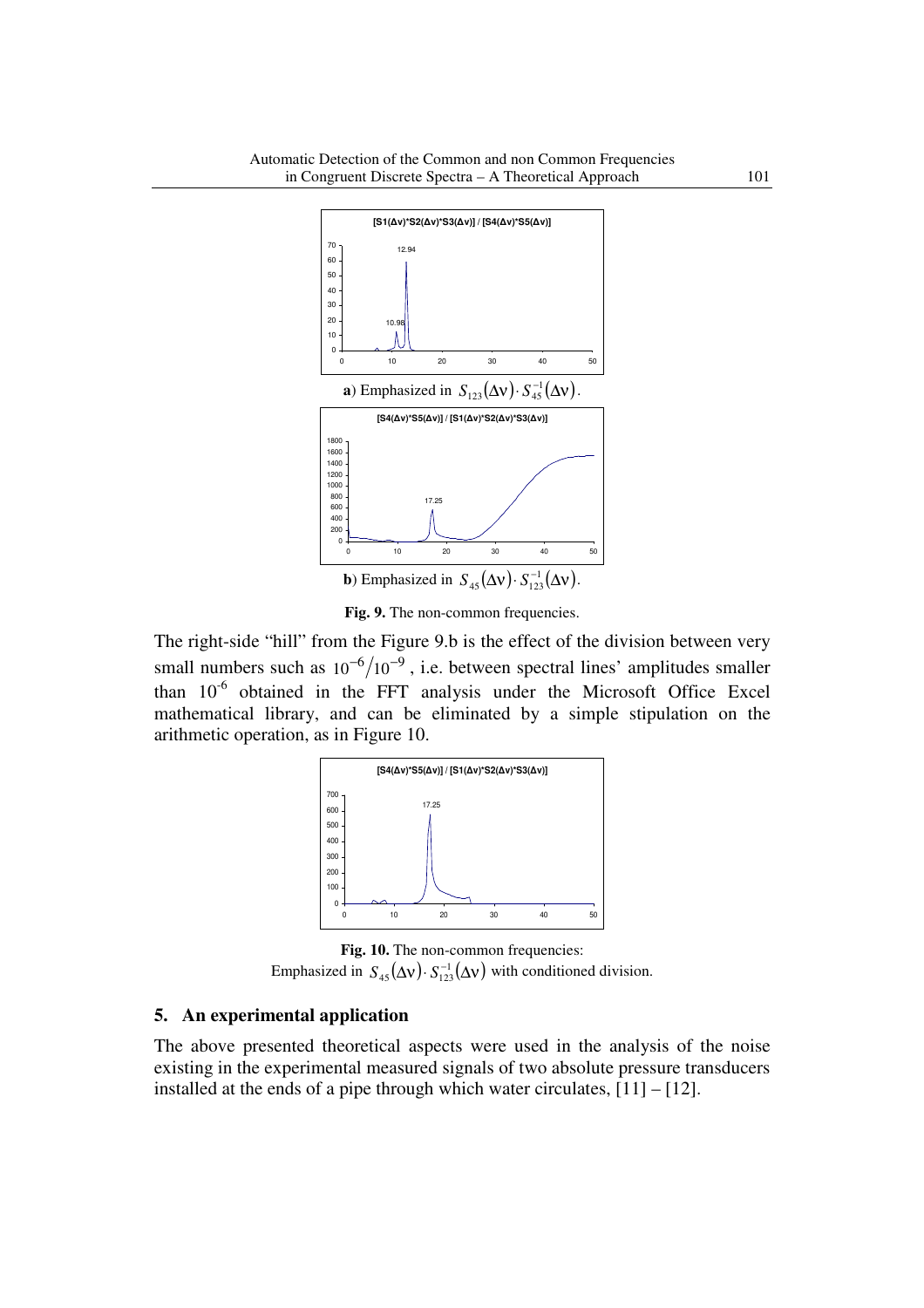More precisely, in repeated experiments, for the two transducers' analyzed signals it was identified as significant common frequency a value  $v_p$  very near-by the measured first modal frequency  $v_1$  of the water-filled pipe's bending vibration (flow induced vibration), namely  $|v_p - v_1|/v_1 < 1\%$ .

### **Conclusions**

Starting with unconventional definitions for:

- *spectral line*:  $(v, A(v))$ ;
- *(frequencies)* discrete spectrum:  $S(\Delta v) = \{ (v_i, A(v_i)) | i = 0, 1, \dots, N 1 \},\$ having the *resolution*  $\Delta v = v_i - v_{i-1} = const.$ , and  $v_i = i \cdot \Delta v$ ;
- *congruent discrete spectra*:  $S_1(\Delta v_1)$  and  $S_2(\Delta v_2)$  if  $\Delta v_1 = \Delta v_2 = \Delta v$ ;
- *correspondent spectral lines of two congruent discrete spectra*:  $(v_k, A_1(v_k)) \in S_1(\Delta v)$  and  $(v_k, A_2(v_k)) \in S_2(\Delta v)$ ;
- *the inverse of a (frequencies) discrete spectrum*: −1 *S*  $\{ (v_i, A^{-1}(v_i)) | i = 0,1,..., N-1 \}$  where  $A^{-1}(v_i) = 1/A(v_i)$ ,

and considering the intuitive discernment criterion:

• *the more important frequency in signal has the greater magnitude among the spectral lines*,

the paper demonstrated the propositions:

*if*  $S_1(\Delta v)$  and  $S_2(\Delta v)$  are two congruent discrete spectra, then:

- *the discrete spectrum*  $S_p(\Delta v) = S_1(\Delta v) \cdot S_2(\Delta v)$  *contains as emphasized the common frequencies correspondent lines, significantly existing in both*   $S_1(\Delta v)$  and  $S_2(\Delta v)$  discrete spectra;
- *the discrete spectrum*  $S_r(\Delta v) = S_1(\Delta v) \cdot S_2^{-1}(\Delta v)$  *contains as emphasized the non-common frequencies correspondent lines, existing significantly in*   $S_1(\Delta v)$  discrete spectrum, and insignificantly in  $S_2(\Delta v)$  discrete spectrum,

and, in general:

• *the discrete spectrum*  $S_{\alpha\beta\cdots\zeta}(\Delta v) = S_{\alpha}(\Delta v) \cdot S_{\beta}(\Delta v) \cdot \cdots S_{\zeta}(\Delta v)$  *contains as emphasized the common frequencies correspondent lines, significantly existing in all congruent discrete spectra*  $S_\alpha(\Delta v)$ ,  $S_\beta(\Delta v)$ ,...  $S_\zeta(\Delta v)$ ;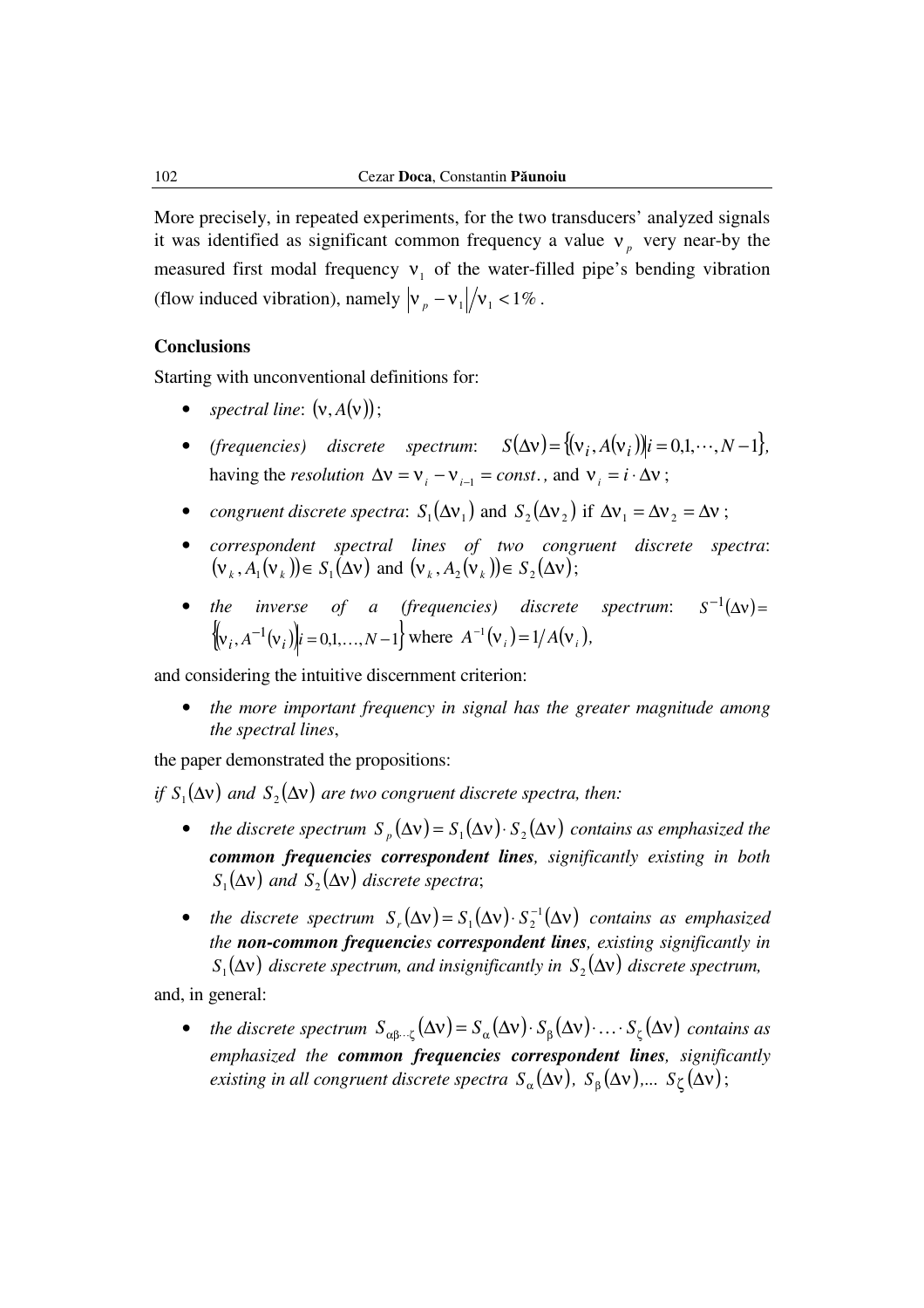• *if*  $S_{\alpha\beta\cdots\zeta}(\Delta v) = S_{\alpha}(\Delta v) \cdot S_{\beta}(\Delta v) \cdot \ldots \cdot S_{\zeta}(\Delta v)$  and  $S_{ab\cdots z}(\Delta v) = S_a(\Delta v) \cdot$  $S_b(\Delta v)$   $\ldots$   $S_z(\Delta v)$  *are congruent discrete spectra, then the discrete*  $spectrum S_{\alpha\beta\cdots\zeta ab\cdots z}(\Delta v) = S_{\alpha\beta\cdots\zeta}(\Delta v) \cdot S_{ab\cdots z}^{-1}(\Delta v)$  $\alpha\beta\cdots\zeta ab\cdots z$  ( $\rightarrow$ ν)  $-\beta\alpha\beta\cdots\zeta$  $S_{\alpha\beta\cdots\zeta ab\cdots z}(\Delta v) = S_{\alpha\beta\cdots\zeta}(\Delta v) \cdot S_{ab\cdots z}^{-1}(\Delta v)$  contains as emphasized the *non-common frequencies correspondent lines, existing significantly in all*   $S_\alpha(\Delta v)$ ,  $S_\beta(\Delta v)$ ,...  $S_\zeta(\Delta v)$  *discrete spectra, and insignificantly in all*  $S_a(\Delta v)$ ,  $S_b(\Delta v)$ ,...  $S_z(\Delta v)$  *discrete spectra,* 

statements which allow the development of a practical method dedicated to detection of the *common* and *non-common frequencies* from two or more *congruent discrete spectra*.

Mathematically funded and fully illustrated by numerical simulations made using the Microsoft Office Excel computational tools, the proposed method can be implemented, at an easy rate, in any automated signals monitoring task (i.e. using a PC applications), with an adequate degree of reliability.